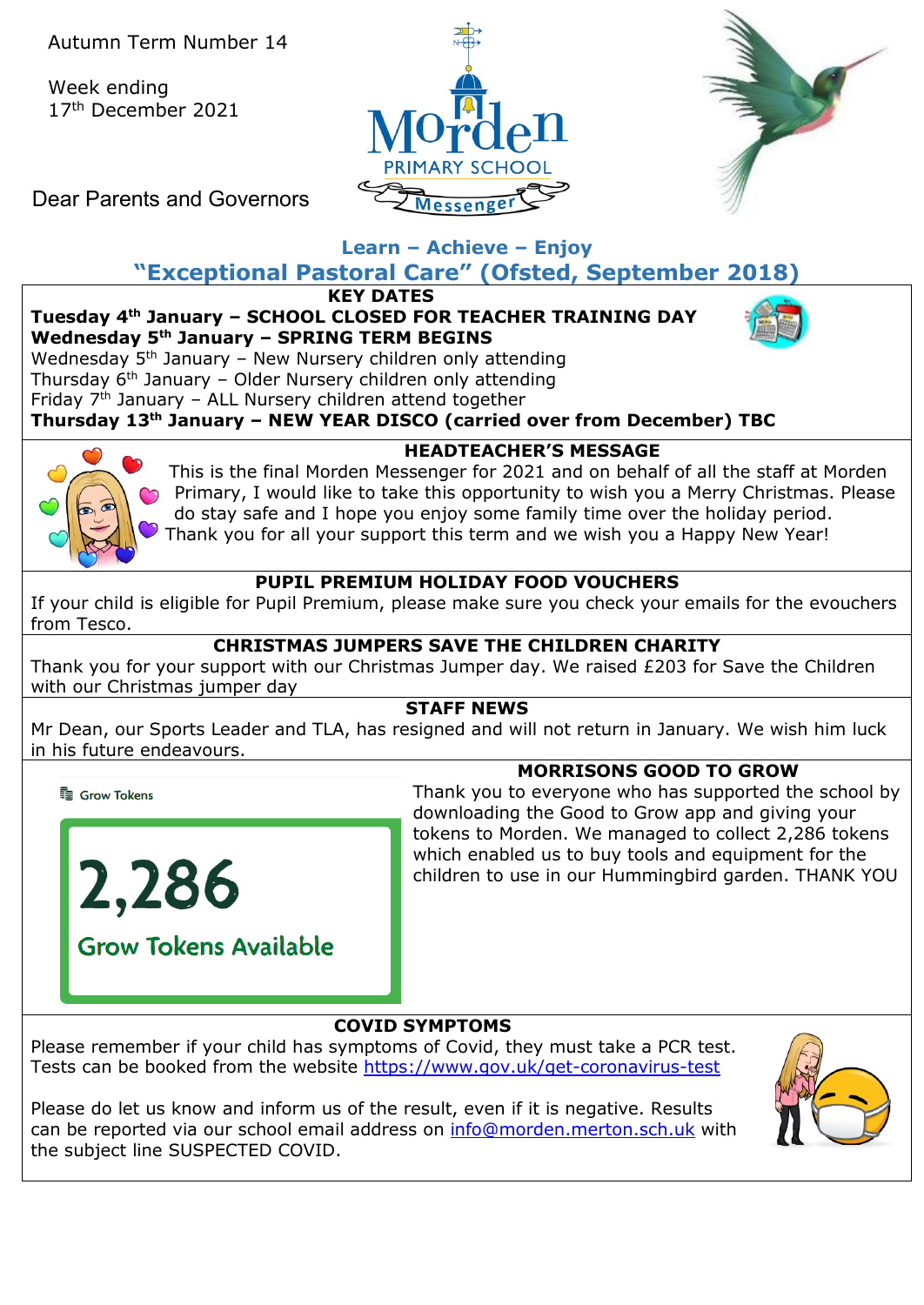#### **MASKS AND SOCIAL DISTANCING**

Unless you are medically exempt, please wear a mask to collect your child. Thank you for helping to protect all our Morden families.



| <u> Christmas Raffle</u>         |                      |                         |  |  |
|----------------------------------|----------------------|-------------------------|--|--|
| Prize                            | <b>Raffle Number</b> | Winner                  |  |  |
| Art toy Bundle                   | 327                  | David Bulgaru Reception |  |  |
| <b>Space Toy Bundle</b>          | 418                  | Elsie Y1                |  |  |
| Fidget Bundle                    | 379                  | Mason 5 Y1              |  |  |
| Duvet/Rubiks Bundle              | 33                   | Demi Rai Y3             |  |  |
| Gin & Glasses                    | 779                  | William Y1              |  |  |
| Vodka & Santa Glasses            | 498                  | Alec Darmody Y1         |  |  |
| Gin & Santa Glasses              | 443                  | Pedro Y1                |  |  |
| Cushion & Port Set               | 927                  | Kija Nursery am         |  |  |
| Christmas Eve plate & mince pies | 80                   | <b>Jamir Nursery FT</b> |  |  |
| Wine & Procesco                  | 483                  | LilyMay Y6              |  |  |
| Christmas Tin                    | 255                  | Adam Y3                 |  |  |
| Brandy                           | 436                  | Jayden Y5               |  |  |
| <b>Bath Treats</b>               | 244                  | Mrs Ryan                |  |  |
| Tea Pot Set                      | 64                   | Hazel Y4                |  |  |
| Baileys & Chocolates             | 950                  | Jaydon Y1               |  |  |
| Ferrero Rocher                   | 317                  | Davina Y3               |  |  |
| Giant Elephant                   | 453                  | Maida Y5                |  |  |

#### **IMPACT OF Y2 PARENTS' PHONICS MEETING**

We would like to thank all the Year 2 parents who recently attended a SATS preparation and phonics meeting at school. As a direct result of parents and school working together, we are very pleased that many of the children have made a significant improvement in their phonics tests. It is so important to continue reading every day with your child. Thank you for your support  $\circledcirc$ 

## **Merton Fun & Food this Winter (HAF Programme)**

Merton Council will be delivering a free fun-filled Christmas holiday programme for children, as part of a national Government programme to help children from low income families. The scheme is part of the Government's expanded Holiday Activities and Food (HAF) programme and is for children who receive a free school meal. The programme, delivered by schools, youth centres, community and voluntary organisation will be offering a host of activities such as multi-sport, drama, arts and crafts, theatre tips and more. All school aged children and young people will receive a nutritious meal as part of their day.

**What is a child entitled to?** 8 hours of provision, either 1 whole day (8 hours) or 2 shorter days (4 hours each day)

**What is the eligibility criteria?** That the child is a resident of Merton That they are in receipt of FSM That they are aged between 5 years (rising 5's) and 16 years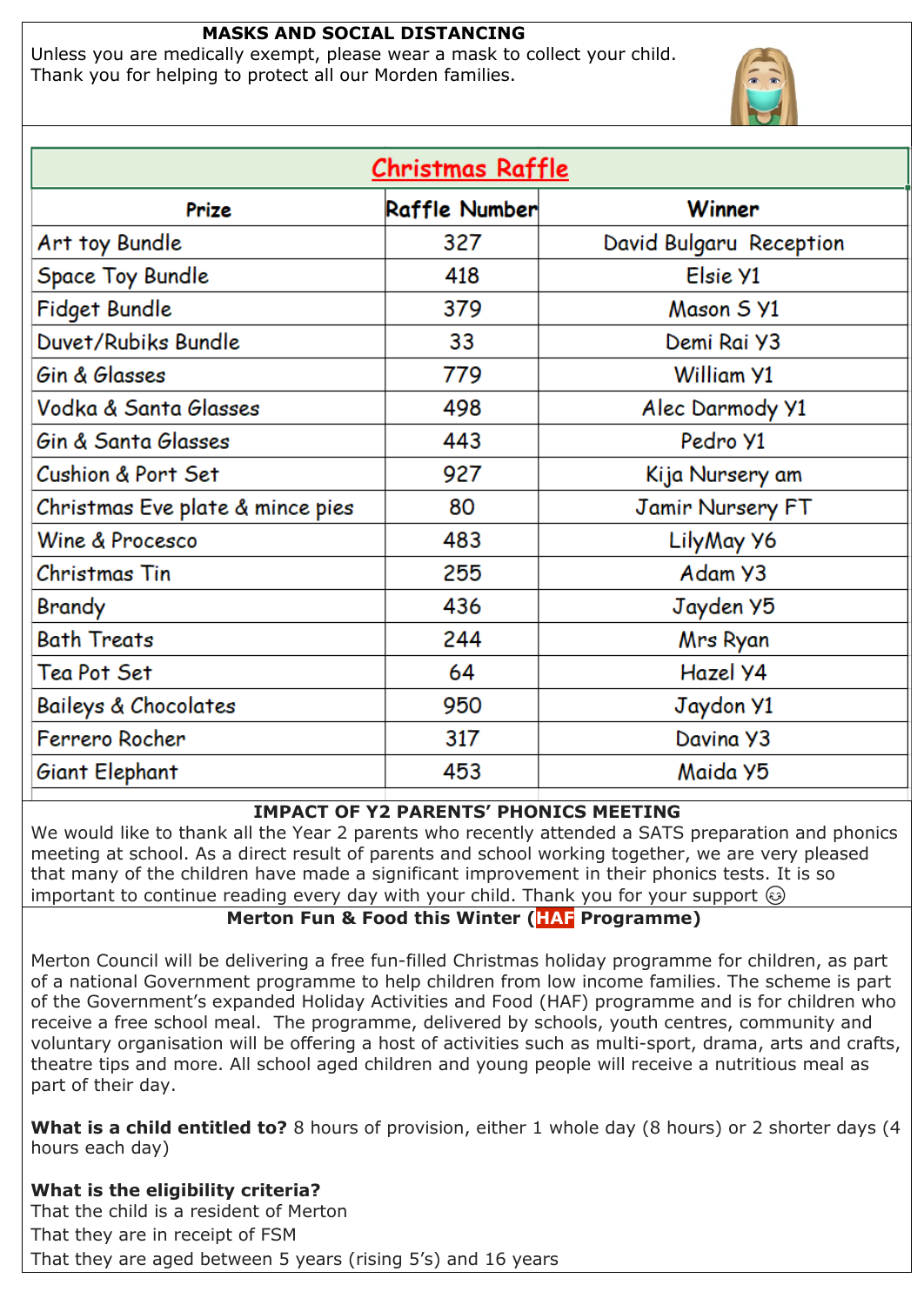**How does a child book?:** Information on what is available and how to book can be found on the attached flyer (please disseminate to school aged children in receipt of FSM) and on the Merton [website.](https://www.merton.gov.uk/communities-and-neighbourhoods/events/fun-food)

#### **As many of our families are also Sutton residents, we have emailed information on Sutton's HAF this week as well.**

#### **NURSERY PARENTS**

A reminder for all Parents with Nursery age children that the closing date to apply for their reception place is **15th January 2022**.

|                                | ild winter                     |                           |                                          |  |
|--------------------------------|--------------------------------|---------------------------|------------------------------------------|--|
|                                | activities                     |                           | #12DaysWild                              |  |
|                                |                                | <b>For wildlife</b>       |                                          |  |
| <b>Feed the birds</b>          |                                | <b>Make reindeer food</b> | Make a mini pond                         |  |
| Switch to green energy         |                                | <b>Write to your MP</b>   | <b>Go peat-free</b>                      |  |
| Leave a log pile               | <b>Recycle your Xmas tree</b>  |                           | Have a plastic-free day                  |  |
|                                | <b>Start composting</b>        |                           | <b>Fundraise for your Wildlife Trust</b> |  |
| <b>Clean bird feeders</b>      |                                | <b>Buy local produce</b>  | Leave water for wildlife                 |  |
|                                | <u>For your wellbeing</u>      |                           | <u> With your friends &amp; family</u>   |  |
| <b>Take breakfast outdoors</b> |                                |                           | Make a glitter-free snowglobe            |  |
|                                | Read a wild book, blog or poem |                           | Make a nature mandala                    |  |
|                                | Walk in your local green space |                           | ID wildlife on a woodland walk           |  |
| <b>Listen to birdsong</b>      |                                |                           | Try our winter scavenger hunt            |  |
| <b>Exercise outdoors</b>       |                                |                           | Have a wildlife photo competition        |  |
| Watch the sunrise or set       |                                |                           | Have a litter-pick on your street        |  |
| Make a nature mandala          |                                |                           | <b>Try ice decorations</b>               |  |
| <b>Hug a tree</b>              |                                |                           | Make a pinecone Xmas tree                |  |
|                                |                                |                           |                                          |  |
|                                |                                |                           | <b>O</b> @WildlifeTrusts<br>.            |  |

with us on social media using

# #ILDaysWild

(f) @wildlifetrusts

@ @thewildlifetrusts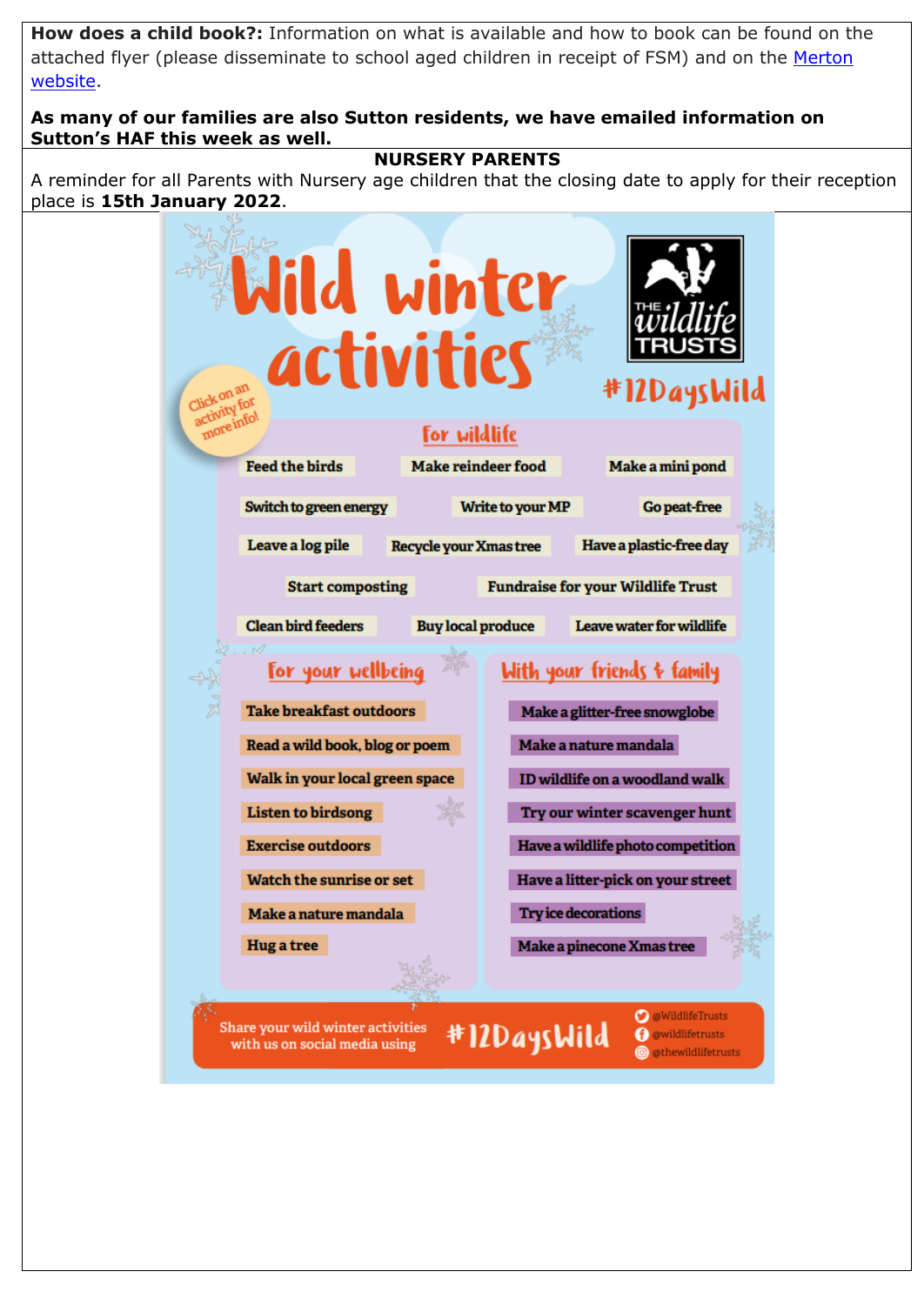## **ACTION FOR HAPPINESS – DECEMBER KINDNESS**



Team Points including PE tournament points:

Hummingbird Team Point Chart: Autumn 2 2021  $Mo^{\text{fn}}_{r}$ den

| whole school                    | <b>Rufous</b> | <b>Comet</b> | Zafiro | <b>Xanthus</b> | <b>Firecrown</b> |
|---------------------------------|---------------|--------------|--------|----------------|------------------|
| week 8                          |               |              |        |                |                  |
| week 9 w/c 8th<br>Nov           | 221           | 195          | 225    | 191            | 214              |
| week 10 w/c<br>15th Nov         | 221           | 242          | 207    | 241            | 221              |
| week 11 w/c<br>22nd Nov         | 36            | 30           | 44     | 33             | 28               |
| week 12 w/c<br>29th Nov         | 51            | 63           | 43     | 48             | 50               |
| week 13 w/c 6th<br><b>Dec</b>   | 63            | 67           | 62     | 78             | 85               |
| week 14 w/c<br>13th Dec         | 76            | 87           | 76     | 71             | 70               |
| Total                           | 668           | 684          | 657    | 662            | 668              |
|                                 |               |              |        |                |                  |
| <b>PE Tournament</b><br>winners |               | 90           | 90     | 60             |                  |
| <b>Overall Total</b>            | 668           | 774          | 747    | 722            | 668              |

**HUMMINGBIRD WINNERS – Well done!**

Winners this week… **SILVER: Alicia, Jumaymah GOLD: Cleo, Georgie BRONZE 2: Eliana PLATINUM: Jessica M, Ahnaf HUMMINGBIRD: Nirbhik, Bill**